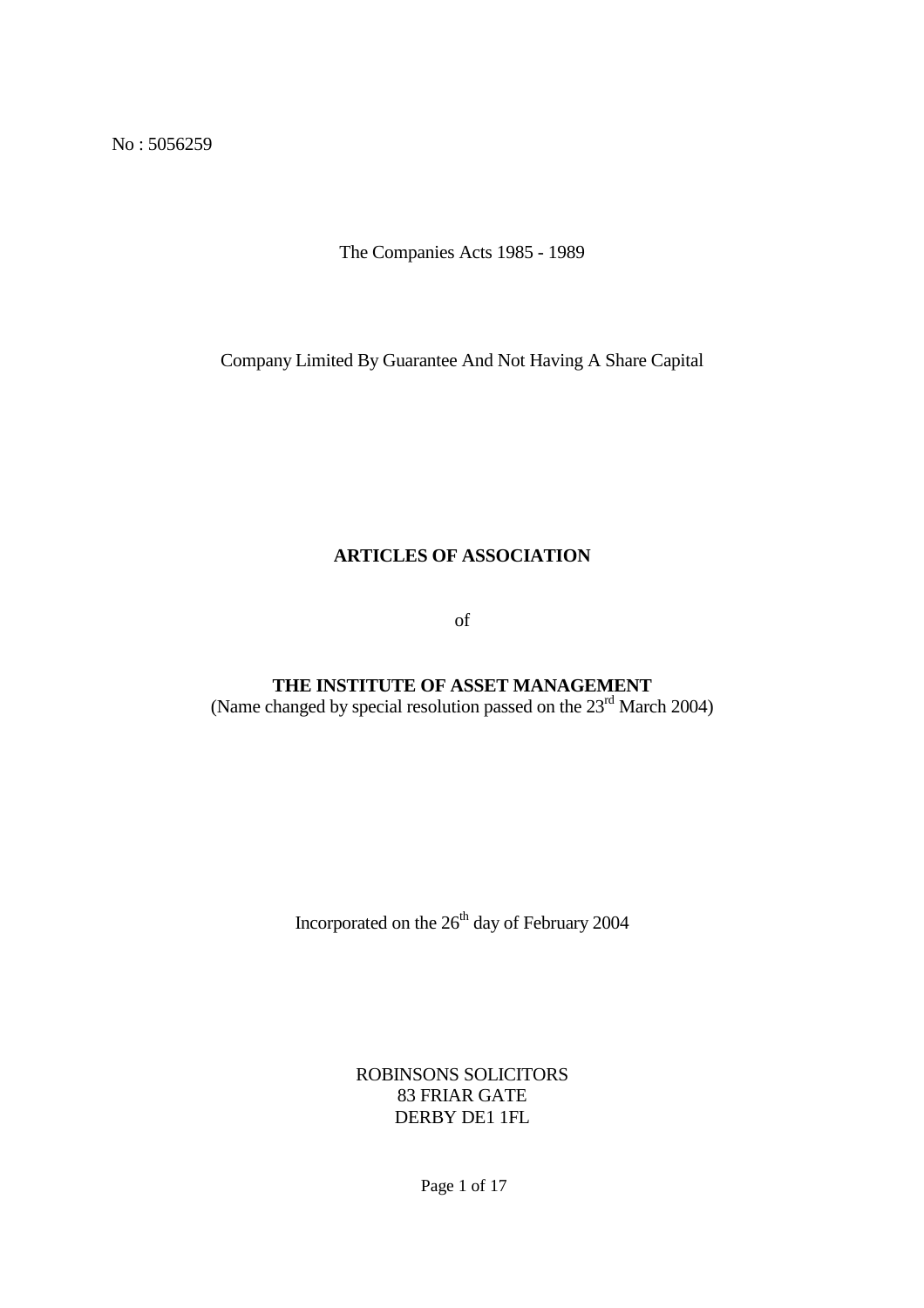#### The Companies Acts 1985 to 1989

#### Company Limited by Guarantee and Not Having a Share Capital

#### **ARTICLES OF ASSOCIATION**

#### **of**

#### **THE INSTITUTE OF ASSET MANAGEMENT**

#### **1 Interpretation**

#### 1.1 In these Articles:

"THE ACT" means the Companies Act 1985 including any statutory modification or reenactment thereof for the time being in force

"THE ARTICLES" means these Articles of Association of the Institute

"BOARD" means the Board of Management comprising the members of the board of directors

"BYE-LAWS" means the bye-laws made by the Board from time to time and which do not form part of these Articles

"COUNCIL" means a body of members of the Institute and others appointed by the Board established under Article 5 and subject to the provisions of the Bye-Laws from time to time

"COUNTRY VICE-PRESIDENT" means a person without executive authority appointed by the Board to act as a figurehead for the Institute's activities in any country or geographic area outside the United Kingdom

"CLEAR DAYS" in relation to the period of a notice means that period excluding the day when the notice is given or deemed to be given and the day for which it is given or on which it is to take effect

"DIRECTOR" and "MEMBER OF THE BOARD OF MANAGEMENT" are synonymous

"EXECUTED" includes any mode of execution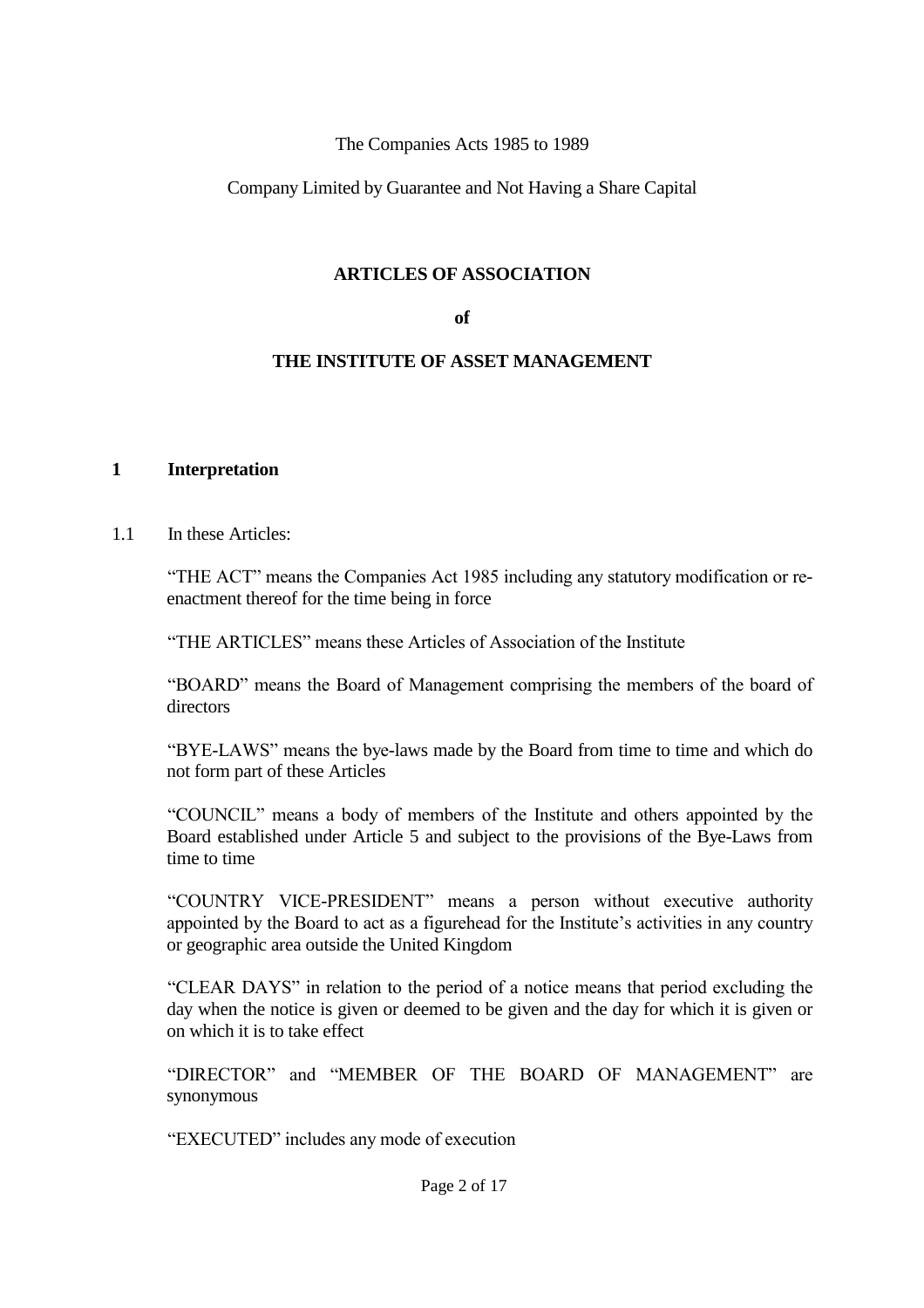"FOUNDER PATRON" means one of the following Patrons: Anglian Water (AWG), London Electricity/LPN, National Grid, Northumbrian Water, Railtrack, Severn Trent Water and Yorkshire Electricity and their respective legal successors

"THE INSTITUTE" and "THE COMPANY" are synonymous

"OFFICE" means the registered office of the Institute

"PATRON" means a corporate body invited by the Board to become a member of the Patrons Group

"PRESIDENT" means the director elected as Chairman of the Board

"PROFESSION" means the profession of the Institute

"THESEAL"means the common seal of the Institute

"SECTION" means a locally managed branch or section of the Institute established in accordance with Bye-Laws whether in or outside the United Kingdom

"SECRETARY" means the Secretary of the Institute or any other person appointed to perform the duties of the Secretary of the Institute, including a joint, assistant or deputy secretary

"THE UNITED KINGDOM" means Great Britain and Northern Ireland Unless the context otherwise requires, words or expressions contained in these Articles bear the same meaning as in the Act but excluding any statutory modification thereof not in force when these Articles become binding on the Institute.

"VOTING MEMBER" means each of those Members of the Institute who (being identified as Fellows and Members in Article 2.4) are registered in accordance with Section 352 of the Act and are thereby entitled to exercise the rights of members of the Association under the Act

"writing" or "written" includes typewritten faxes and digital electronic communication including digital signatures.

Words importing the masculine gender only shall include the feminine gender. Words importing the singular shall include the plural and vice versa.

#### **2 Members**

2.1 The subscribers to the Memorandum of Association of the Institute and such other persons as are admitted to membership in accordance with the Articles shall be members of the Institute. No person shall be admitted a member of the Institute unless he is approved by the Board. Every person who wishes to become a member shall deliver to the Institute an application for membership in such form as the Board require executed by him.

2.2 A member may at any time withdraw from the Institute by giving at least 7 Clear Days'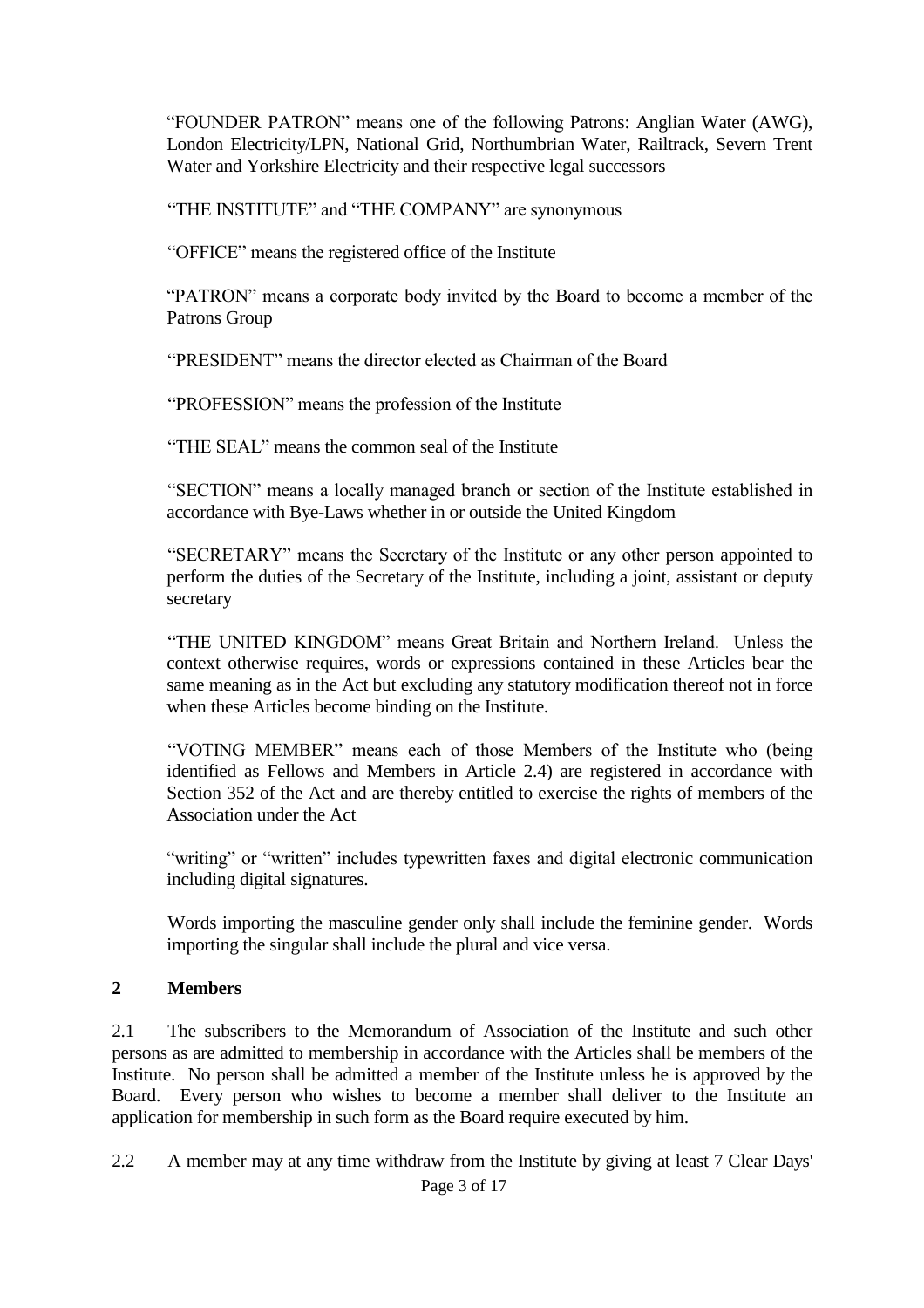written notice to the Institute. Membership shall not be transferable and shall cease on death.

2.3 The Board may also at their discretion terminate the membership of any member but the requirements of natural justice shall be respected and a member shall be entitled to be heard in his own defence by the Board or a committee of the Board.

2.4 Members of the Institute shall be divided into Voting Members (Fellows and Members only) and Non-Voting Members (the remainder). Non-Voting Members are not Members of the Institute for the purposes of the Act or of Clause 6 of the Memorandum and their particulars shall not be entered in the Register of Members kept pursuant to Section 352 of the Act.

# **3 Bye-Laws**

3.1 The Board shall from time to time approve Bye-Laws relating to members generally. The Bye-Laws shall set out the provisions for the qualification of and appointment of individual members of the Institute as Honorary Fellows, Fellows, Members, Students and Affiliates and also for the two categories of company membership known as Patrons and Corporate Members respectively.

# **4 Purpose of Institute**

4.1 The Institute is established for the purposes expressed in the Memorandum of Association.

# **5 Council**

5.1 There shall be established by the Board a Council which shall have the following powers:

5.1.1 The right to be consulted and kept informed by the Board at meetings of the Council on:

- (a) the Institute's business plans;
- (b) the progress towards the attainment of any object if set forth in those plans;
- (c) significant developments or anticipated developments regarding the affairs of the Institute;
- (d) the manner in which the Board took cognisance of any matter referred to in accordance with Article 12.2;
- 5.1.2 The right to refer any resolution of the Council to the Board (which the Board may take cognisance of under Article 12.2);

5.2 The constitution of the Council, representation thereat and all other matters pertinent to the Council shall be set out in the Bye-Laws from time to time approved by the Board.

5.3 Subject always to the overriding powers of the Board the Council shall have power to set up, close down and generally regulate and govern Sections and settle their constitution, rules and regulations and to appoint Country Vice-Presidents.

## **6 General Meetings**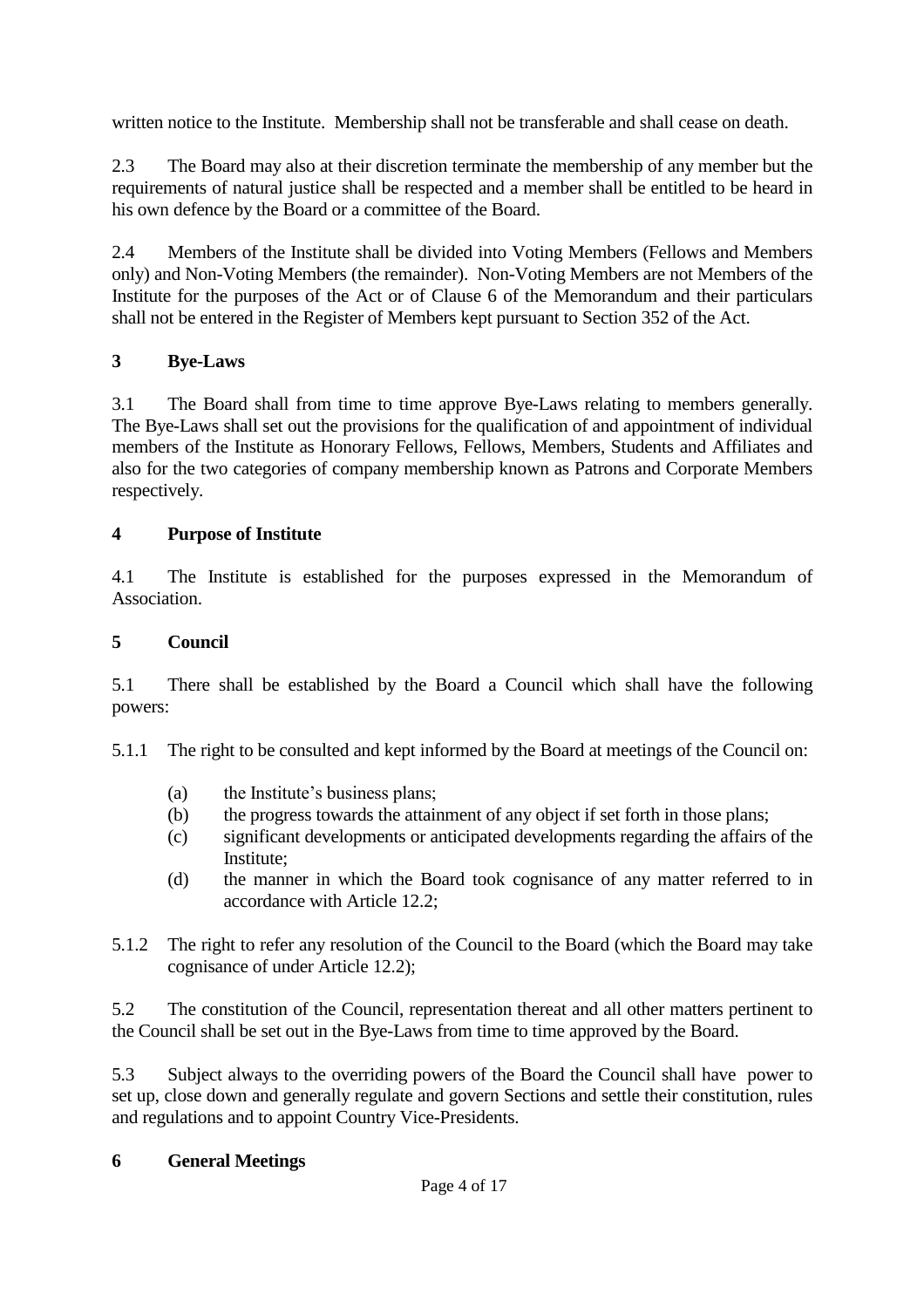6.1 The Institute shall in each calendar year hold a General Meeting as its Annual General Meeting in addition to any other meetings in that year and shall specify the meeting as such in the notices calling it; and not more than 15 months shall elapse between the date of one Annual General Meeting of the Institute and that of the next. Provided that so long as the Institute holds its first Annual General Meeting within 18 months of its incorporation, it need not hold it in the year of its incorporation or in the following year. The Annual General Meeting in each year shall be held at such time and place as the directors shall appoint. All general meetings other than annual general meetings shall be called extraordinary general meetings.

6.2 The directors may call General Meetings and, on the requisition of Voting Members pursuant to the provisions of the Act, shall forthwith proceed to convene an Extraordinary General Meeting for a date not later than 8 weeks after receipt of the requisition. If there are not within the United Kingdom sufficient directors to call a General Meeting, any director or any Voting Member of the Institute may call a General Meeting.

# **7 Notice of General Meetings**

7.1 An Annual General Meeting and an Extraordinary General Meeting called for the passing of a special resolution or a resolution appointing a person as a director shall be called by at least 21 Clear Days' notice. All other Extraordinary General Meetings shall be called by at least 14 Clear Days' notice but a general meeting may be called by shorter notice if it is so agreed:

- (a) in the case of an Annual General Meeting, by all the Voting Members entitled to attend and vote thereat; and
- (b) in the case of any other general meeting by a majority in number of the Voting Members having a right to attend and vote being a majority together holding not less than 95 per cent of the total voting rights at the meeting of all the Voting Members.

7.2 The notice shall specify the time and place of the meeting and the general nature of the business to be transacted and, in the case of an Annual General Meeting, shall specify the meeting as such.

7.3 The notice shall be given to all the Voting Members and to the directors and auditors.

7.4 The accidental omission to give notice of a meeting to, or the non-receipt of notice of a meeting by, any person entitled to receive notice shall not invalidate the proceedings at that meeting.

# **8 Proceedings at General Meetings**

8.1 No business shall be transacted at any general meeting unless a quorum is present. Three persons entitled to vote upon the business to be transacted, each being a Voting Member or a proxy for a Voting Member or a duly authorised representative of a company, shall be a quorum.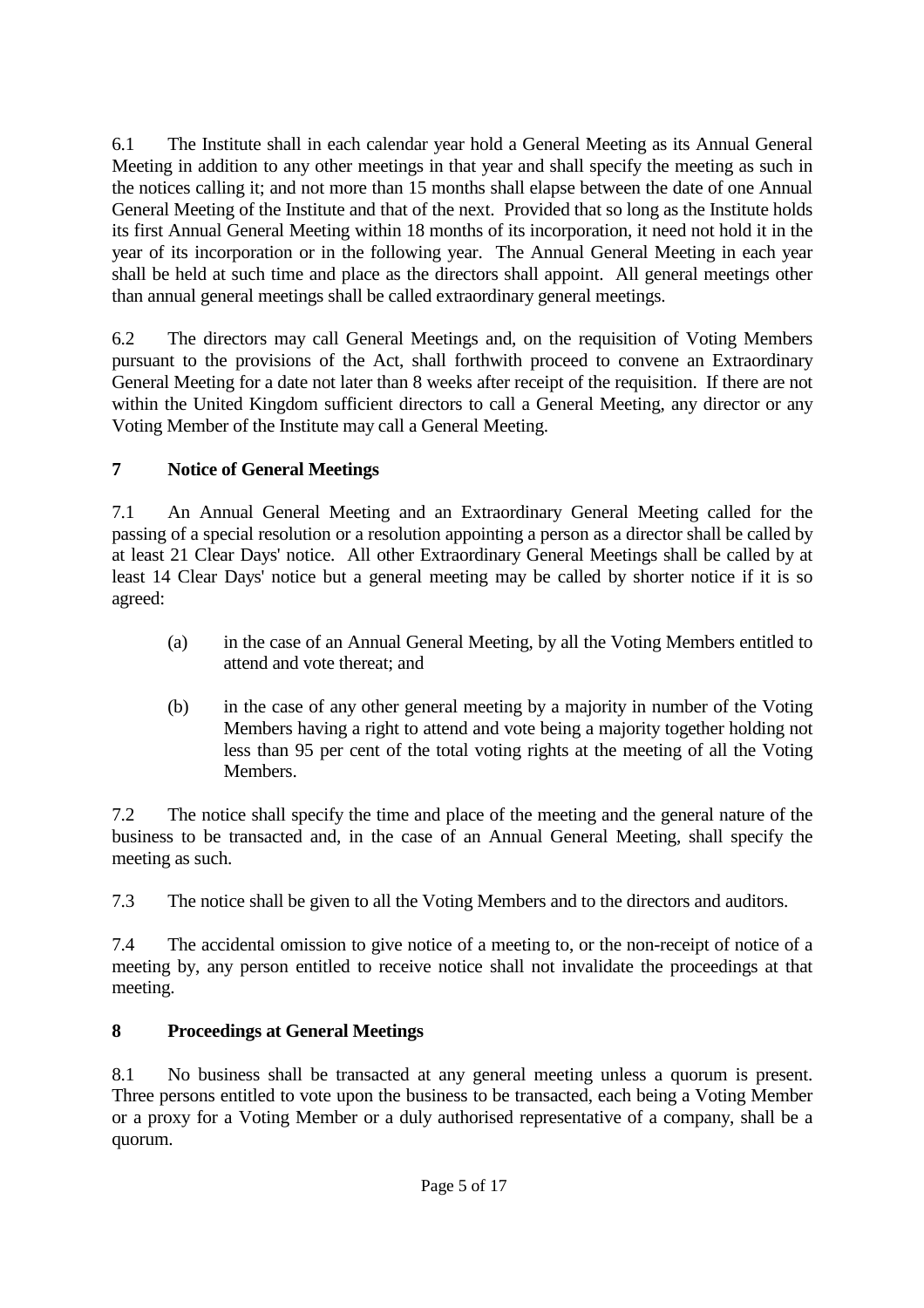8.2 If such a quorum is not present within half an hour from the time appointed for the meeting, or if during a meeting such a quorum ceases to be present, the meeting shall stand adjourned to the same day in the next week at the same time and place or to such other time as the directors may determine.

8.3 The President or in his absence some other director nominated by the directors shall preside as chairman of the meeting, but if neither the President nor such other director (if any) be present within 15 minutes after the time appointed for holding the meeting and willing to act, the directors present shall elect one of their number to be chairman and, if there is only one director present and willing to act, he shall be chairman.

8.4 If no director is willing to act as chairman, or if no director is present within 15 minutes after the time appointed for holding the meeting, the members present and entitled to vote shall choose one of their number to be chairman.

8.5 The chairman may, with the consent of a meeting at which a quorum is present (and shall if so directed by the meeting), adjourn the meeting from time to time and from place to place, but no business shall be transacted at an adjourned meeting other than business which might properly have been transacted at the meeting had the adjournment not taken place. When a meeting is adjourned for 14 days or more, at least 7 Clear Days' notice shall be given specifying the time and place of the adjourned meeting and the general nature of the business to be transacted. Otherwise it shall not be necessary to give any such notice.

8.6 A resolution put to the vote of a meeting shall be decided on a show of hands unless before, or on the declaration of the result of, the show of hands a poll is duly demanded. Subject to the provisions of the Act, a poll may be demanded:

- (a) by the chairman; or
- (b) by at least two Voting Members having the right to vote at the meeting; or
- (c) by a Voting Member or Voting Members representing not less than one-tenth of the total voting rights of all the Voting Members having the right to vote at the meeting;

and a demand by a person as proxy for a Voting Member shall be the same as a demand by the Voting Member.

8.7 Unless a poll is duly demanded, a declaration by the chairman that a resolution has been carried or carried unanimously, or by a particular majority, or lost, or not carried by a particular majority (and an entry to that effect in the minutes of the meeting) shall be conclusive evidence of the fact without proof of the number or proportion of the votes recorded in favour of or against the resolution.

8.8 The demand for a poll may, before the poll is taken, be withdrawn but only with the consent of the chairman and a demand so withdrawn shall not be taken to have invalidated the result of a show of hands declared before the demand was made.

8.9 A poll shall be taken as the chairman directs and he may appoint scrutineers (who need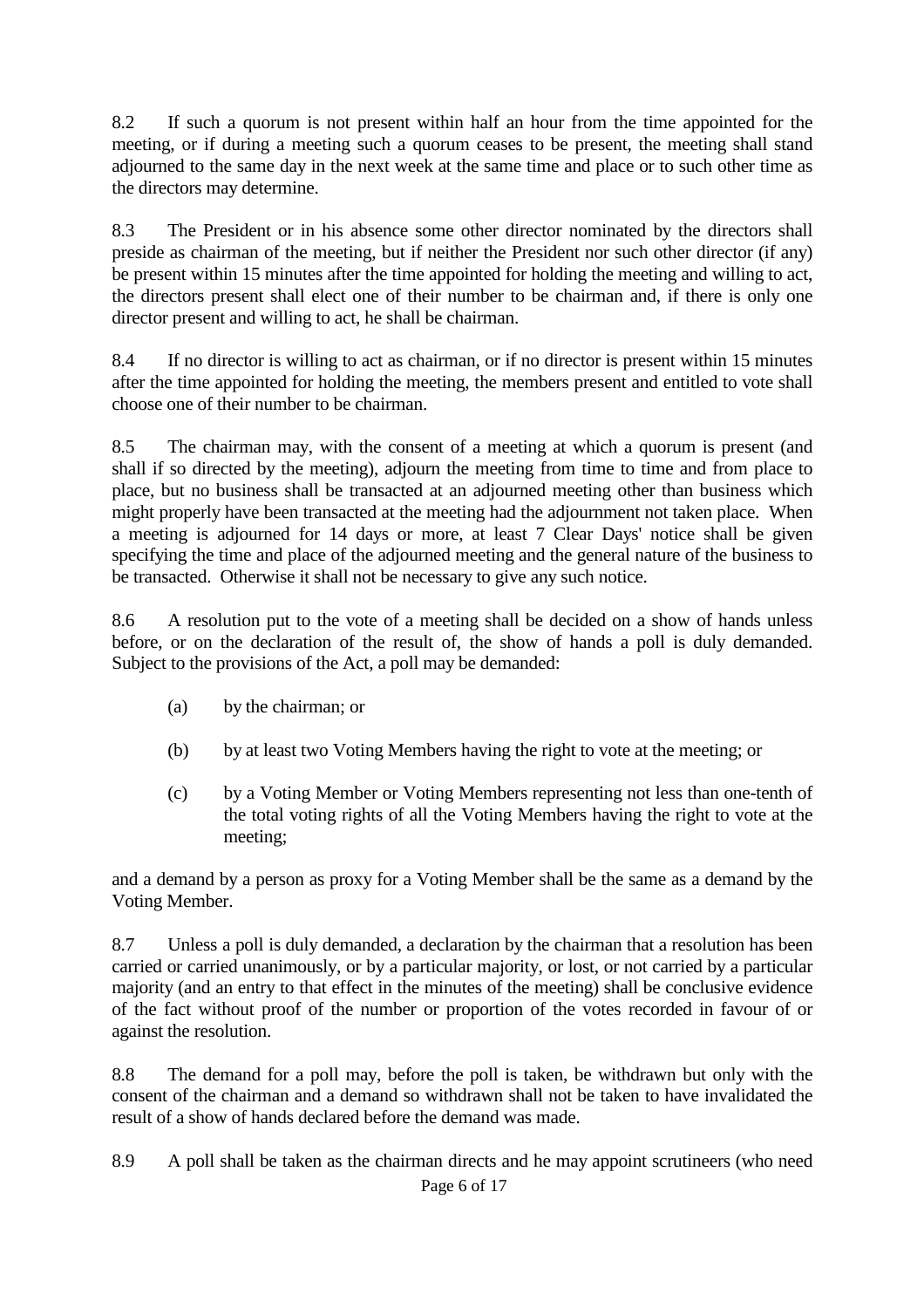not be members) and fix a time and place for declaring the result of the poll. The result of the poll shall be deemed to be the resolution of the meeting at which the poll was demanded.

8.10 In the case of an equality of votes, whether on a show of hands or on a poll, the chairman shall be entitled to a casting vote in addition to any other vote he may have.

8.11 A poll demanded on the election of a chairman or on a question of adjournment shall be taken forthwith. A poll demanded on any other question shall be taken either forthwith or at such other time and place as the chairman directs not being more than 30 days after the poll is demanded. The demand for a poll shall not prevent the continuance of a meeting for the transaction of any business other than the question on which the poll was demanded. If a poll is demanded before the declaration of the result of a show of hands and the demand is duly withdrawn, the meeting shall continue as if the demand had not been made.

8.12 No notice need be given of a poll not taken forthwith if the time and place at which it is to be taken are announced at the meeting at which it is demanded. In any other case at least 7 Clear Days' notice shall be given specifying the time and place at which the poll is to be taken.

8.13 A resolution in writing executed by or on behalf of each Voting Member who would have been entitled to vote upon it if it had been proposed at a General Meeting at which he was present shall be as effectual as if it had been passed at a General Meeting duly convened and held and may consist of several instruments in the like form each executed by or on behalf of one or more Voting Members.

## **9 Votes at General Meetings**

9.1 On a show of hands every Voting Member present in person shall have one vote. On a poll every Voting Member present in person or by proxy shall have one vote. Provided always that any Voting Member who shall not have paid every entrance fee or subscription or other sum (if any) which shall be due and payable to the Institute in respect of his class of membership of the Institute shall not be entitled to be present or to vote on any question either personally or by proxy or as a proxy for any other member of the Institute at any General Meeting

9.2 A Voting Member in respect of whom an order has been made by any court having jurisdiction (whether in the United Kingdom or elsewhere) in matters concerning mental disorder may vote, whether on a show of hands or on a poll, by his receiver, curator bonis or other person authorised in that behalf appointed by that court, and any such receiver, curator bonis or other person may, on a poll, vote by proxy. Evidence to the satisfaction of the directors of the authority of the person claiming to exercise the right to vote shall be deposited at the Office, or at such other place as is specified in accordance with the Articles for the deposit of instruments of proxy, not less than 48 hours before the time appointed for holding the meeting or adjourned meeting at which the right to vote is to be exercised and in default the right to vote shall not be exercisable.

9.3 No objection shall be raised to the qualification of any voter except at the meeting or adjourned meeting at which the vote objected to is tendered and every vote not disallowed at the meeting shall be valid. Any objection made in due time shall be referred to the chairman whose decision shall be final and conclusive.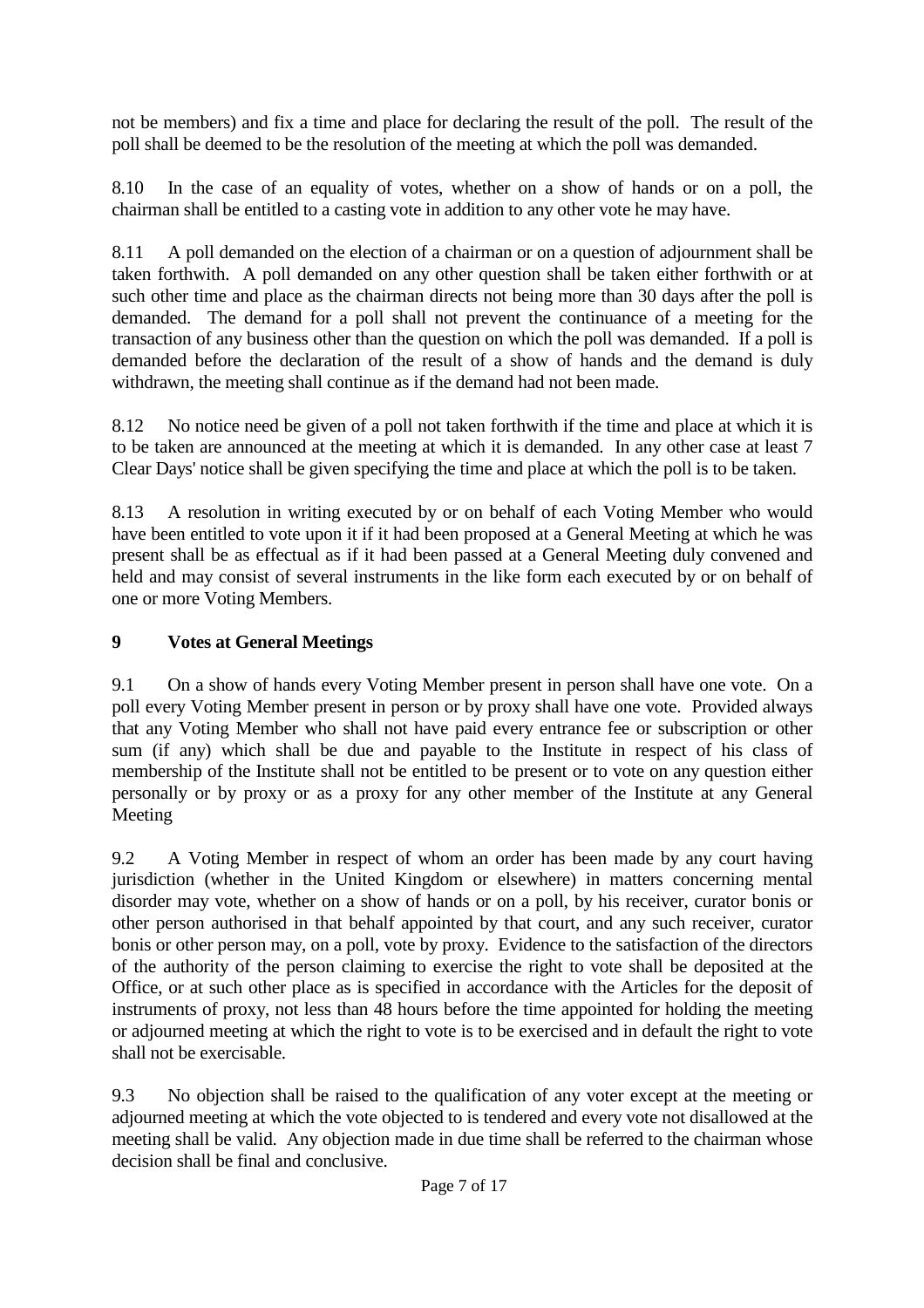#### **10 Proxy at General Meetings**

10.1 An instrument appointing a proxy shall be in writing, Executed by or on behalf of the appointor and shall be in the following form (or in a form as near thereto as circumstances allow or in any other form which is usual or which the directors may approve):

I/We of

being a member/members of the above-named Institute, hereby appoint

of or failing him

of

as my/our proxy to vote in my/our name[s] and on my/our behalf at the annual/extraordinary general meeting of the Institute to be held on 200 and at any adjournment thereof.

Signed on 200.

10.2 Where it is desired to afford members an opportunity of instructing the proxy how he shall act the instrument appointing a proxy shall be in the following form (or in a form as near thereto as circumstances allow or in any other form which is usual or which the directors may approve):

I/We of

being a member/members of the above-named Institute, hereby appoint

of or failing him

of

as my/our proxy to vote in my/our name[s] and on my/our behalf at the annual/extraordinary general meeting of the Institute, to be held on 200 , and at an adjournment thereof.

This form is to be used in respect of the resolutions mentioned below as follows:

Resolution No 1 +for +against

Resolution No 2 +for +against

+ strike out whichever is not desired.

Unless otherwise instructed, the proxy may vote as he thinks fit or abstain from voting.

Signed this day of 200.

Page 8 of 17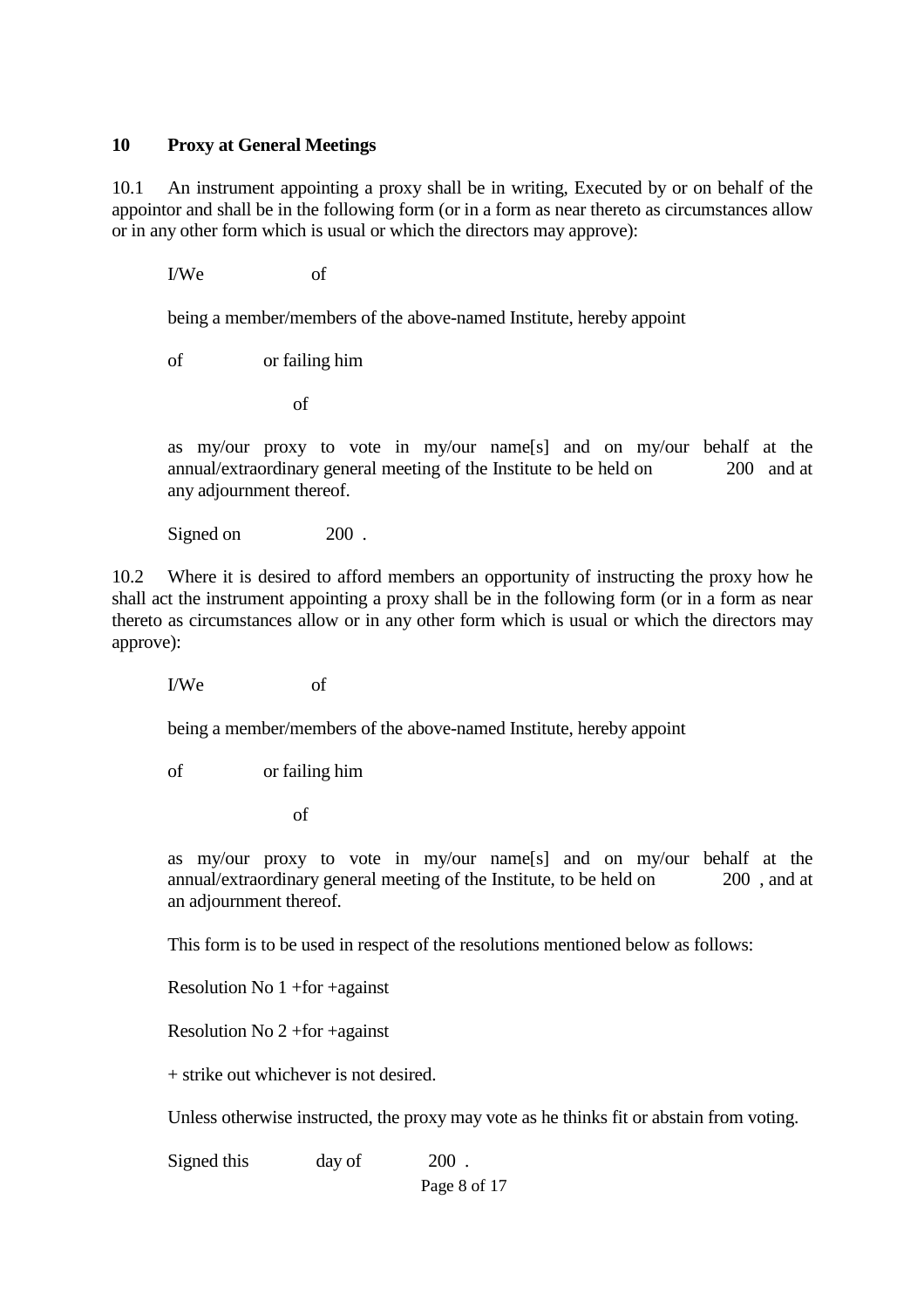10.3 The instrument appointing a proxy and any authority under which it is executed or a copy of such authority certified notarially or in some other way approved by the directors may:

- (a) be deposited at the Office or such other place within the United Kingdom as is specified in the notice convening the meeting or in any instrument of proxy sent out by the Institute in relation to the meeting not less than 48 hours before the time for holding the meeting or adjourned meeting at which the person named in the instrument proposes to vote; or
- (b) in the case of a poll taken more than 48 hours after it is demanded, be deposited as aforesaid after the poll has been demanded and not less than 24 hours before the time appointed for the taking of the poll; or
- (c) where the poll is not taken forthwith but is taken not more than 48 hours after it was demanded, be delivered at the meeting at which the poll was demanded to the chairman or to the Secretary or to any director;

and an instrument of proxy which is not deposited or delivered in a manner so permitted shall be invalid.

10.4 A vote given or poll demanded by proxy or by the duly authorised representative of a corporation shall be valid notwithstanding the previous determination of the authority of the person voting or demanding a poll unless notice of the determination was received by the Institute at the Office or at such other place at which the instrument of proxy was duly deposited before the commencement of the meeting or adjourned meeting at which the vote is given or the poll demanded or (in the case of a poll taken otherwise than on the same day as the meeting or adjourned meeting) the time appointed for taking the poll.

## **11 The Board of Management**

11.1 Unless otherwise determined by ordinary resolution, the number of directors on the Board shall not be less than three nor more than seven (or ten including those co-opted under clause 11.4).

11.2 The first directors shall be those persons named in the statement delivered pursuant to Section 10(2) of the Act, who shall be deemed to have been appointed under the Articles. Future directors shall be appointed as provided subsequently in the Articles.

11.3 The Board shall receive nominations for, and proceed to make appointments to, the positions of Board, Secretary and President as soon as practicable after incorporation of the **Institute** 

11.4 The Board shall have power to co-opt not more than three additional members chosen by the Board from past Board members who are active in the Profession or other prominent practitioners. A co-opted member of the Board shall hold office until the conclusion or adjournment of the next succeeding Annual General Meeting.

11.5 Current Chairpersons of Sections, Country Vice-Presidents and representatives of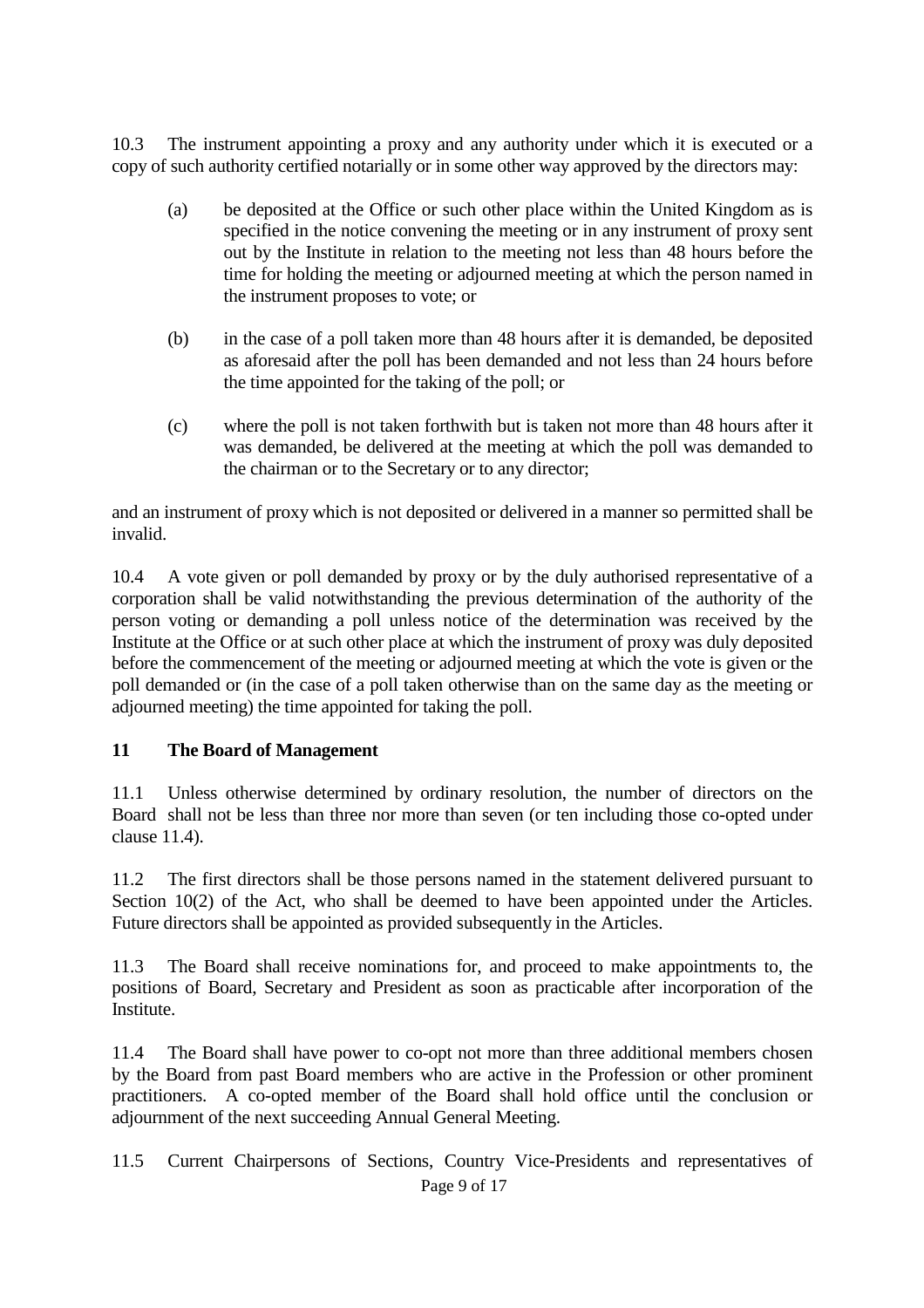affiliated associations may attend, but not vote, at Board meetings. The Board may request and arrange the attendance of such members of the Institute's committees or other officials or members of the Institute or representatives affiliated associations as and when deemed desirable.

# **12 Powers of the Board of Management**

12.1 Subject to the provisions of the Act, the Memorandum and the Articles and to any directions given by special resolution, the business of the Institute shall be managed by the Board who may exercise all the powers of the Institute. No alteration of the Memorandum or Articles and no such direction shall invalidate any prior act of the Board which would have been valid if that alteration had not been made or that direction had not been given. The powers given by this regulation shall not be limited by any special power given to the Board by the Articles and a meeting of the Board at which a quorum is present may exercise all powers exercisable by the Board.

12.2 In addition to all powers hereby expressly conferred upon them and without detracting from the generality of the powers under the Articles the Board shall have the following powers, namely:

- (a) to expend the funds of the Institute in such manner as they shall consider most beneficial for the achievement of the objects and to invest in the name of the Institute such part of the funds as they may see fit and to direct the sale or transposition of any such investments and to extend the proceeds of any such sale in furtherance of the objects of the Charity;
- (b) to enter into contracts on behalf of the Institute;
- (c) to take cognisance of any matter which may be brought before them affecting the Institute or any of its members;
- (d) to take cognisance of any matter the subject of a resolution of the Council including without limitation representations as to who should be considered for appointment as a director of the Institute.

12.3 The Board may make such Bye-Laws as may be necessary for regulating the nomination, election and retirement of Directors, the orderly and efficient conduct of its own proceedings and of the proceedings of general meetings of the Institute, the appointment of its own meetings, the proper supervision and use of funds of the Institute and the regulation of the Board and the Committees and Council and affairs of the Institute provided they be not repugnant to or inconsistent with the terms of these Articles. The Board may at any time and from time to time revoke or alter any of the said Bye-Laws provided that this shall not authorise the making, revoking or altering of any Bye-Laws without a Special Resolution if it would amount to such an alteration of or addition to the Articles as could not otherwise be made without Special Resolution.

# **13 Delegation of powers of the Board of Management**

13.1 The Board may delegate any of their powers to any committee consisting of one or more directors. They may also delegate to any managing director or any director holding any other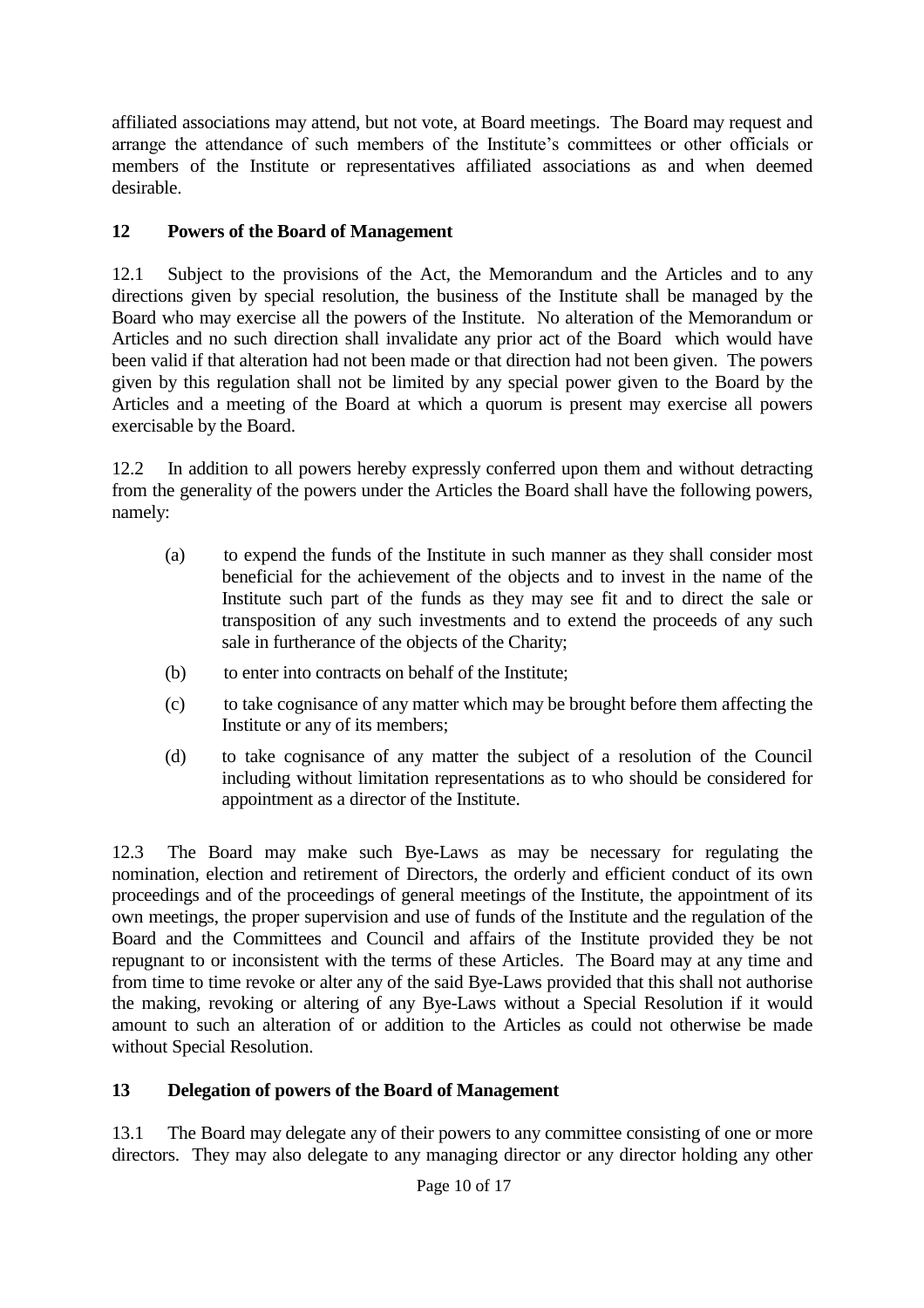executive office such of their powers as they consider desirable to be exercised by him. Any such delegation may be made subject to any conditions the Board may impose, and either collaterally with or to the exclusion of their own powers and may be revoked or altered. Subject to any such conditions, the proceedings of a committee with two or more members shall be governed by the Articles regulating the proceedings of the Board so far as they are capable of applying.

## **14 Appointment, election and retirement of Members of the Board of Management**

14.1 After the first directors' meeting only Voting Members shall be eligible to be elected as a member of the Board.

14.2 A member of the Board shall hold office for four years or such lesser term as determined at the time of his appointment or election, and shall be eligible for re-election.

14.3 No person shall hold the office of member of the Board for more than eight years continuously unless so approved in General Meeting except that all officers and members of the Board whose terms of office would otherwise expire at the next following Annual General Meeting shall in all cases continue in office until others are elected in their place.

14.4 The Board shall determine which duly qualified persons it nominates as candidates for election to fill the vacancies of those retiring at an Annual General Meeting and not less than three months before the proposed date of the Annual General Meeting shall send to each Voting Member of the Institute a list of those candidates.

14.5 In nominating candidates to fill vacancies in the membership of the Board, the Board may nominate more candidates than there will be vacancies.

14.6 Voting Members may nominate additional candidates for election to fill the vacancies specified. The name of each candidate must be supported by ten persons, each of whom shall be a Voting Member. No Voting Member may support more than one candidate. Each written nomination must be delivered to the Secretary not later than 28 days after publication of the list of candidates with the nominee's written consent to stand for election and to accept office if elected.

14.7 The Board shall add the names of such nominees to their recommended list and forward the complete list together with a ballot paper, which may be in electronic form, to every Voting Member not later than the date upon which the Notices for the next Annual General Meeting are actually despatched. The form and content of ballot papers shall be as the Board shall from time to time prescribe.

14.8 For all ballot papers to be valid they shall be properly completed and returned to and received by the Secretary at least 72 hours before the time for which the Annual General Meeting is called. The Board shall make the necessary arrangements for the ballot and shall have the final decision in all matters relating to or arising out of such ballot. If the number of candidates nominated does not exceed the vacancies the candidates so nominated shall be deemed duly elected.

14.9 At the Annual General Meeting following the ballot the names of those successful as a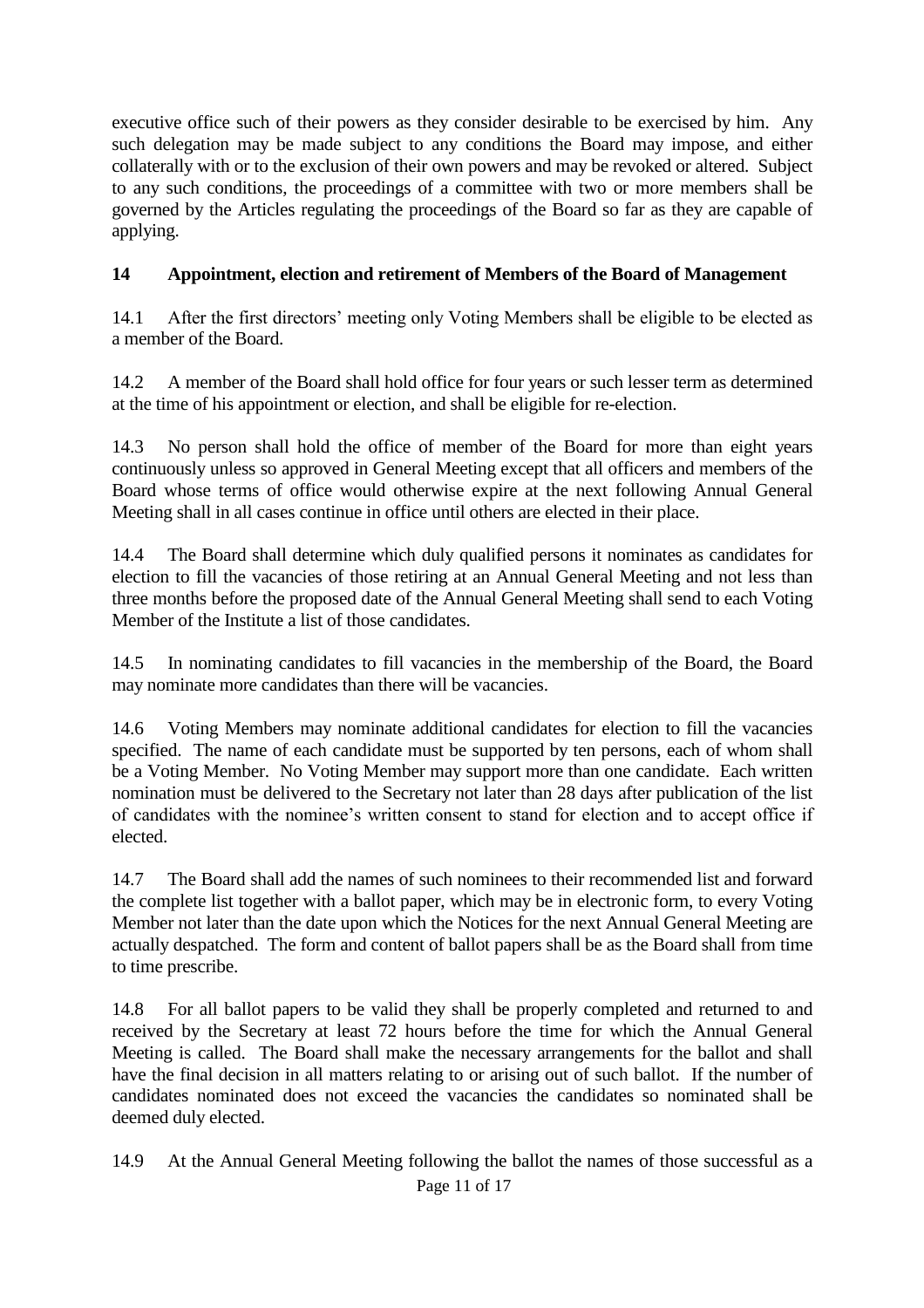result of the ballot shall be announced and the President or Vice-President or Chairperson of the Annual General Meeting shall formally declare them to be duly elected or re-elected as the case may be.

14.10 The Board may make, vary and rescind regulations governing the conduct of the ballot provided that such regulations are not inconsistent in any way with the provisions of the Articles.

14.11 The Board may appoint a person who is willing to act to be a Member of the Board, either to fill a vacancy or as an additional Member, provided that the appointment does not cause the number of directors to exceed any number fixed by or in accordance with the Articles as the maximum number of directors. A Member of the Board so appointed shall hold office only until the next following Annual General Meeting and shall not be taken into account in determining the directors who are to retire by rotation at the meeting. If not re-appointed at such Annual General Meeting, he shall vacate his office at the conclusion thereof.

14.12 Subject as aforesaid the Institute may by ordinary resolution appoint a person who is willing to act to be a Member of the Board either to fill a vacancy or as an additional Member of the Board and may also determine the rotation in which any additional Members of the Board are to retire.

14.13 Subject as aforesaid, a director who retires at an Annual General Meeting may, if willing to act, be re-appointed. If he is not re-appointed, he shall retain office until the meeting appoints someone in his place, or if it does not do so, until the end of the meeting.

## **15 Disqualification and removal of directors**

- 15.1 The office of a director shall be vacated if:
	- (a) he ceases to be a director by virtue of any provision of the Act (or any statutory re-enactment or modification of that provision); or
	- (b) he becomes bankrupt or makes any arrangement or composition with his creditors generally; or
	- (c) he is, or may be, suffering from mental disorder and either:

(i) he is admitted to hospital in pursuance of an application for admission for treatment under the Mental Health Act 1983 or, in Scotland, an application for admission under the Mental Health (Scotland) Act 1984; or

(ii) an order is made by a court having jurisdiction (whether in the United Kingdom or elsewhere) in matters concerning mental disorder for his detention or for the appointment of a receiver, curator bonis or other person to exercise powers with respect to his property or affairs; or

(d) he resigns his office by notice to the Institute (but only if at least two directors will remain in office when the notice of resignation is to take effect); or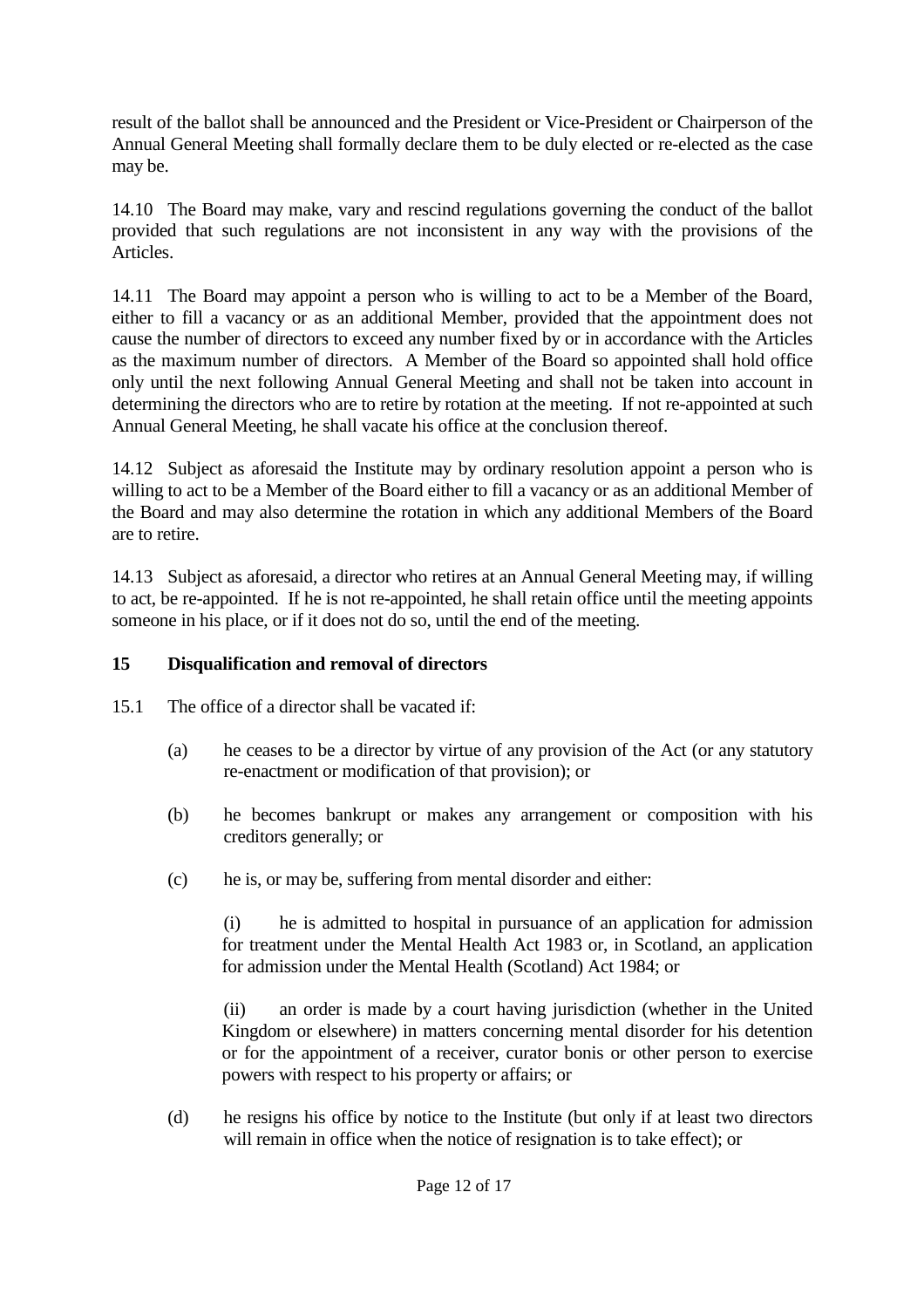- (e) he shall for more than 6 consecutive months have been absent without permission of the directors from meetings of directors held during that period and the directors resolve that his office be vacated; or
- (f) he ceases to be a Voting Member of the Institute; or
- (g) he is removed from office by resolution of the Board or an Extraordinary General Meeting by a majority of not less than two thirds of the members present in person and voting.

## **16 Remuneration of directors**

16.1 The provisions of the Memorandum of Association as to the remuneration of directors shall apply.

## **17 Directors' expenses**

17.1 The directors may be paid all reasonable travelling, hotel, and other expenses properly incurred by them in connection with their attendance at meetings of the Board or Council or Board committees or General Meetings or otherwise in connection with the discharge of their duties but shall otherwise be paid no remuneration.

## **18 Directors' appointments and interests**

18.1 Subject to the provisions of the Act and of the Memorandum of Association, the directors may appoint one or more of their number to the office of managing director or to any other executive office under the Institute and may enter into an agreement or arrangement with any director for his employment by the Institute or for the provision by him of any services outside the scope of the ordinary duties of a director. Any appointment of a director to an executive office shall terminate if he ceases to be a director.

18.2 Except to the extent permitted by Clause 4 of the Memorandum of Association, no director shall take or hold any interest in property belonging to the Institute or receive remuneration or be interested otherwise than as a director in any other contract to which the Institute is a party.

- 18.3 For the purposes of regulation 18.2:
	- (a) a general notice given to the directors that a director is to be regarded as having an interest of the nature and extent specified in the notice in any transaction or arrangement in which a specified person or class of persons is interested shall be deemed to be a disclosure that the director has an interest in any such transaction of the nature and extent so specified; and
	- (b) an interest of which a director has no knowledge and of which it is unreasonable to expect him to have knowledge shall not be treated as an interest of his.

# **19 Proceedings of the Board of Management**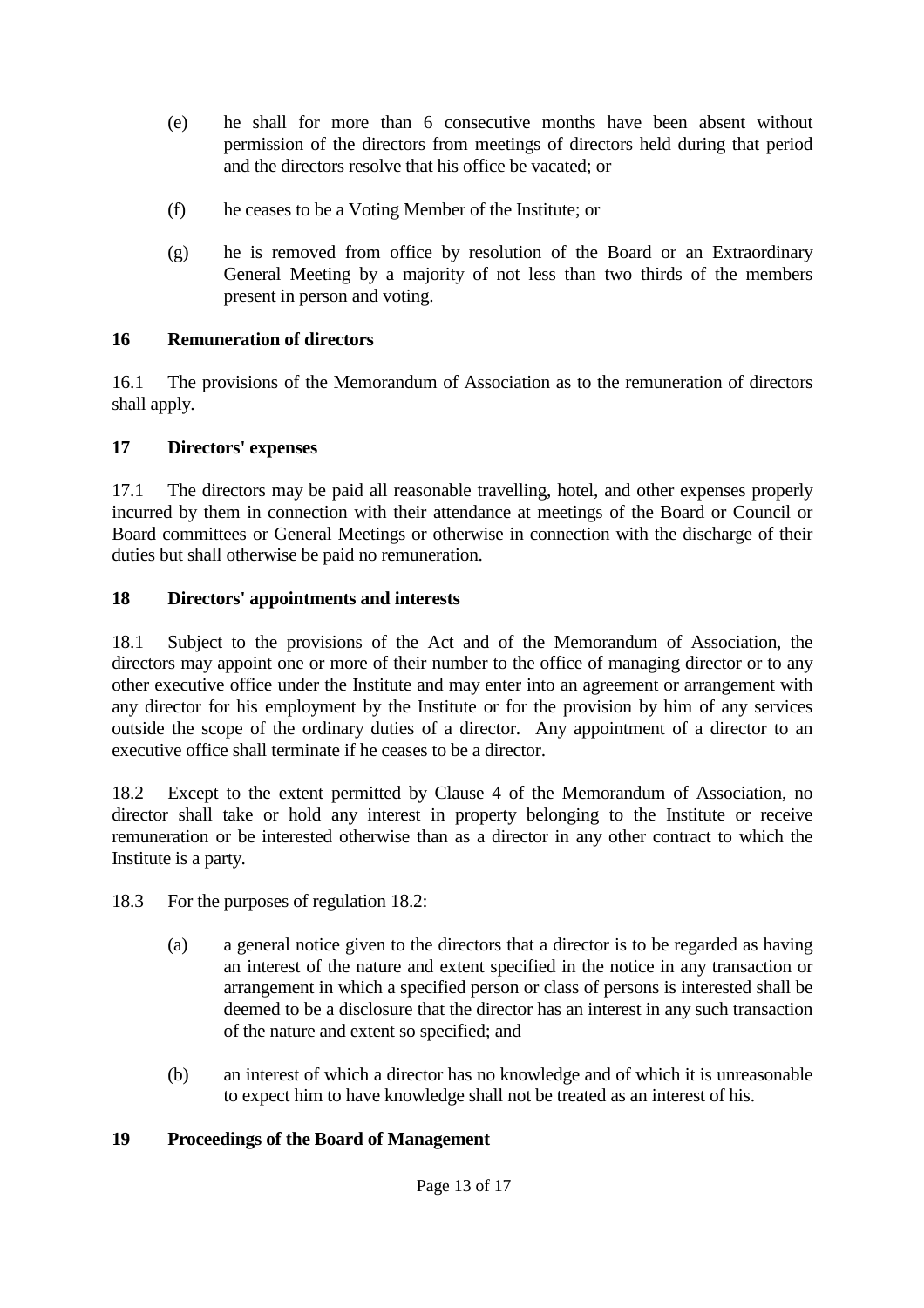19.1 Subject to the provisions of the Articles, the Board may regulate their proceedings as they think fit. A director may, and the Secretary at the request of a director shall, call a Board meeting. It shall not be necessary to give notice of a meeting to a director who is absent from the United Kingdom. Questions arising at a meeting shall be decided by a majority of votes. In the case of an equality of votes, the chairman shall have a second or casting vote.

19.2 The quorum for the transaction of the business of the Board may be fixed by the Board but shall not be less than one third of their number or two directors, whichever is the greater. A director shall not be counted in the quorum present at a meeting in relation to a resolution on which he is not entitled to vote.

19.3 The Board may appoint one of their number to be President and may at any time remove him from that office. Unless he is unwilling to do so, the director so appointed shall preside at every meeting of directors at which he is present. But if there is no director holding that office, or if the director holding it is unwilling to preside or is not present within 5 minutes after the time appointed for the meeting, the directors present may appoint one of their number to be chairman of the meeting.

19.4 All acts done by the Board or by a person acting as a director or of a committee of the Board, or by a person acting as a director shall, notwithstanding that it be afterwards discovered that there was a defect in the appointment of any director or that any of them were disqualified from holding office, or had vacated office, or were not entitled to vote, be as valid as if every such person had been duly appointed and was qualified and had continued to be a director and had been entitled to vote.

19.5 A meeting of the Board may be held either in person or by suitable electronic means agreed by the Board provided that throughout the meeting all persons in the meeting are able to communicate interactively and simultaneously with all other parties participating in the meeting notwithstanding accidental disconnection of the means if electronic communication during the meeting. Participation in a meeting in this manner is deemed to constitute presence in person at the meeting in which all participants may communicate with all the other participants.

19.6 A resolution in writing signed by all the directors entitled to receive notice of a Board meeting shall be as valid and effectual as if it had been passed at a Board meeting duly convened and held and may consist of several documents in the like form each signed by one or more directors.

19.7 If a question arises at a Board meeting as to the right of a director to vote, the question may, before the conclusion of the meeting, be referred to the chairman of the meeting and his ruling in relation to any director other than himself shall be final and conclusive.

## **20 Secretary**

20.1 Subject to the provisions of the Act the Secretary shall be appointed by the Board at such remuneration and upon such conditions as they may think fit; and any Secretary so appointed may be removed by them.

20.2 No person shall hold the office of Secretary for more than four years in succession unless specially resolved by the Board annually thereafter.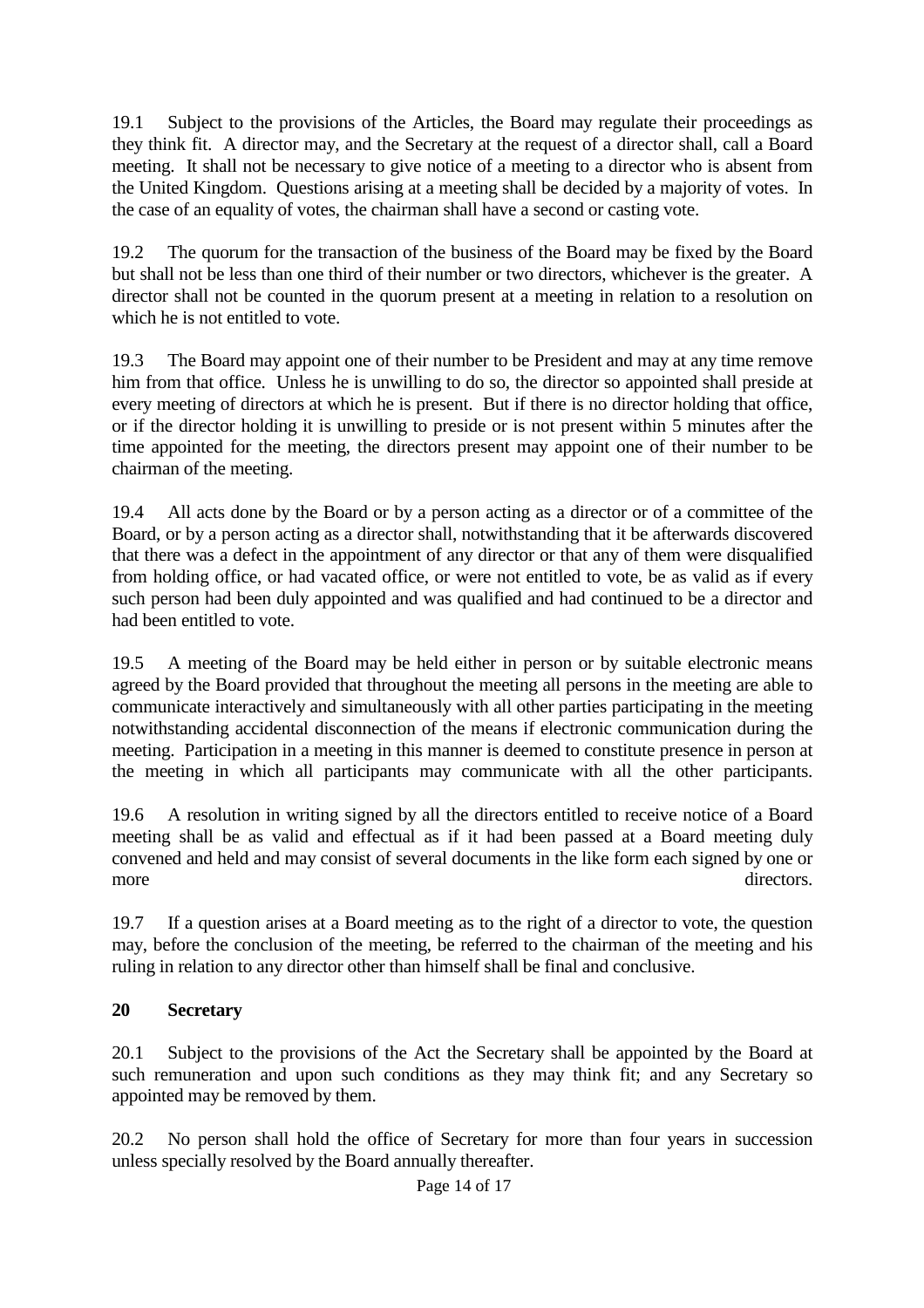## **21 Minutes**

- 21.1 The Board shall cause minutes to be made and kept in a book kept for the purpose:
	- (a) of all appointments of officers made by the directors; and
	- (b) of all proceedings at general meetings of the Institute, and of the Board, and of committees of the Board, including the names of the Board Members present at each such meeting.

#### **22 The Seal**

22.1 In respect of all instruments other than Certificates of Membership, the Seal shall only be used by the authority of the Board . The Board may determine who shall sign any instrument to which the Seal is affixed and unless otherwise determined it shall be signed by the Secretary and another director.

22.2 In respect of Certificates of Membership, the provisions of Article 22.1 shall apply except that the Seal may be so affixed by the Secretary acting alone or as otherwise determined from time to time by the Board .

## **23 Accounts, Annual Report and Annual Return**

23.1 Accounts shall be prepared in accordance with the provisions of Part VII of the Act

#### **24 Notices**

24.1 Any notice to be given to or by any person pursuant to the Articles shall be in writing except that a notice calling a meeting of the Board need not be in writing.

24.2 The Institute may give any notice to a member either personally or by suitable electronic means or by sending it by post in a prepaid envelope addressed to the member at his registered address or by leaving it at that address. A member whose registered address is not within the United Kingdom and who gives to the Institute an address within the United Kingdom at which notices may be given to him shall be entitled to have notices given to him at that address, but otherwise no such member shall be entitled to receive any notice from the Institute.

24.3 A member present, either in person or by proxy, at any meeting of the Institute shall be deemed to have received notice of the meeting and, where requisite, of the purposes for which it was called.

24.4 Proof that an envelope containing a notice was properly addressed, prepaid and posted shall be conclusive evidence that the notice was given. A notice shall be deemed to be given at the expiration of 48 hours after the envelope containing it was posted. Similarly an electronic read receipt shall be deemed evidence that notice was given.

## **25 Winding up**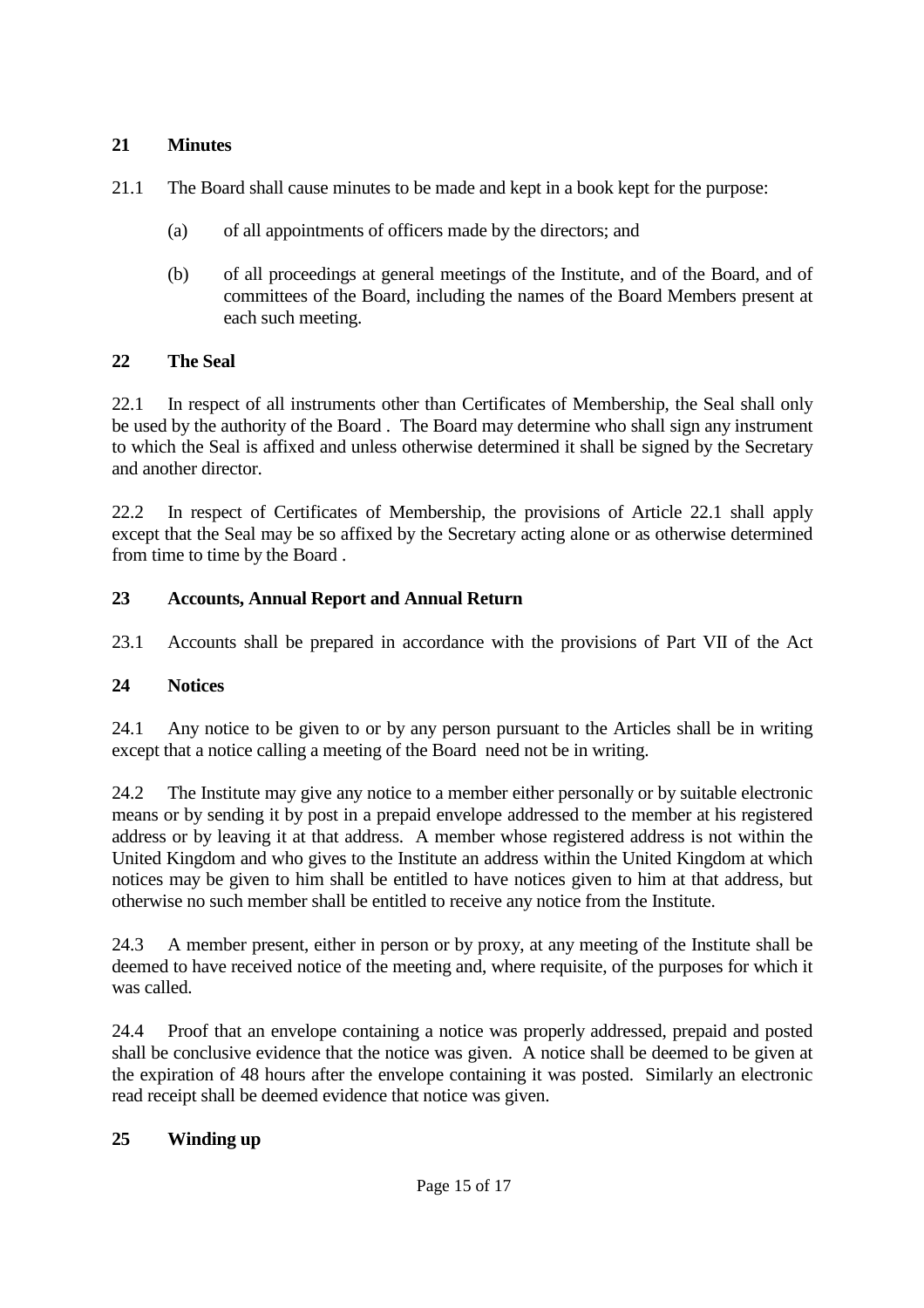25.1 On the winding-up or dissolution of the Institute the provisions of the Memorandum of Association shall have effect as if repeated in these Articles.

## **26 Indemnity**

26.1 The Board shall have power to purchase and maintain for any director such insurance as is permitted by Clause 3.19 of the Memorandum of Association.

26.2 Subject to the provisions of the Act every director or other officer or auditor of the Institute shall be indemnified out of the assets of the Institute against any liability incurred by him in that capacity in defending any proceedings whether civil or criminal, in which judgment is given in his favour or in which he is acquitted or in connection with any application in which relief is granted to him by the Court for liability for negligence, default, breach of duty or breach of trust in relation to the affairs of the Institute.